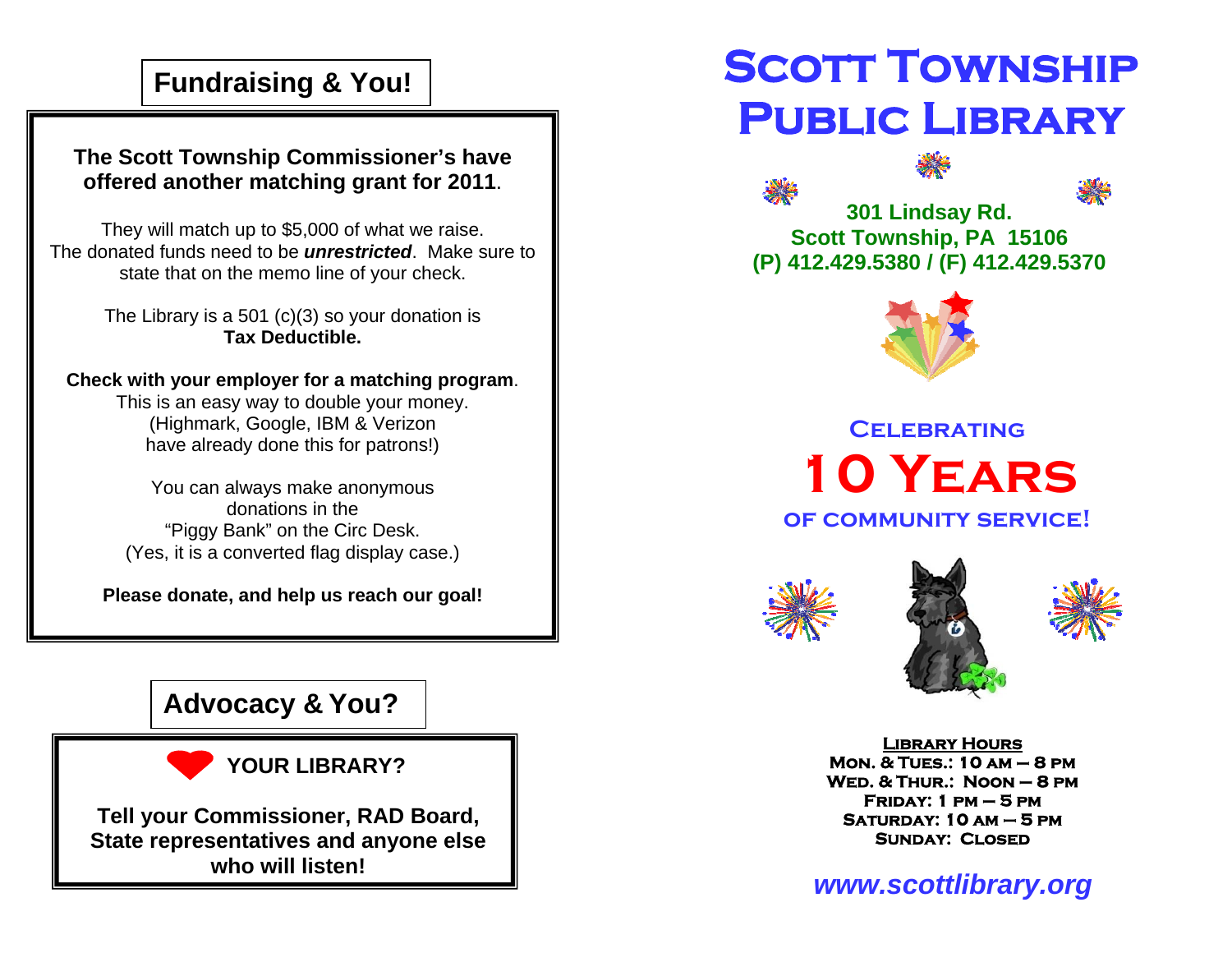### **2011 Board of Directors**

Tony Ahart Jim Avoli Kathy Barlow Kathleen Caliendo Don Drolet Cathy Grunebach Sandy Hallett



*Janet Forton, Director Nancy George, Circulation Desk Manager Sherry Small, Youth Services Manager* 

> *Susan DeLuca Kathleen Haak Gina Leone Pat Marsh Sue McCarthy Beth McLaughlin Kim Saporito Becky Shelter*

### **Volunteers**

*The Library is supported by over 100 different volunteers annually. We could NOT run this place without their generous hours of help!!!*

- 22. What Scott Township establishment just celebrated the first day of spring by giving away free Italian ices?
- 23. Can you FAX from the library? (Bonus points: Can you receive FAXes at the library?)
- 24. Can you print color now?
- 25. How many acres of green space have been acquired by Scott Conservancy?
- 26. What is the name of the nature area maintained by the Scott Conservancy in Scott Township?
- 27. What are the four major trailheads within the Nature Area?
- 28. When did the first coal mine open in Scott Township?
- 29. Does the Scott Township Public Library have a pool party planned for 2011? (Bonus points if the date is included!)
- 30. What percentage of Scott residents will sign up for the Earth Day Cleanup in Scott and when is the event?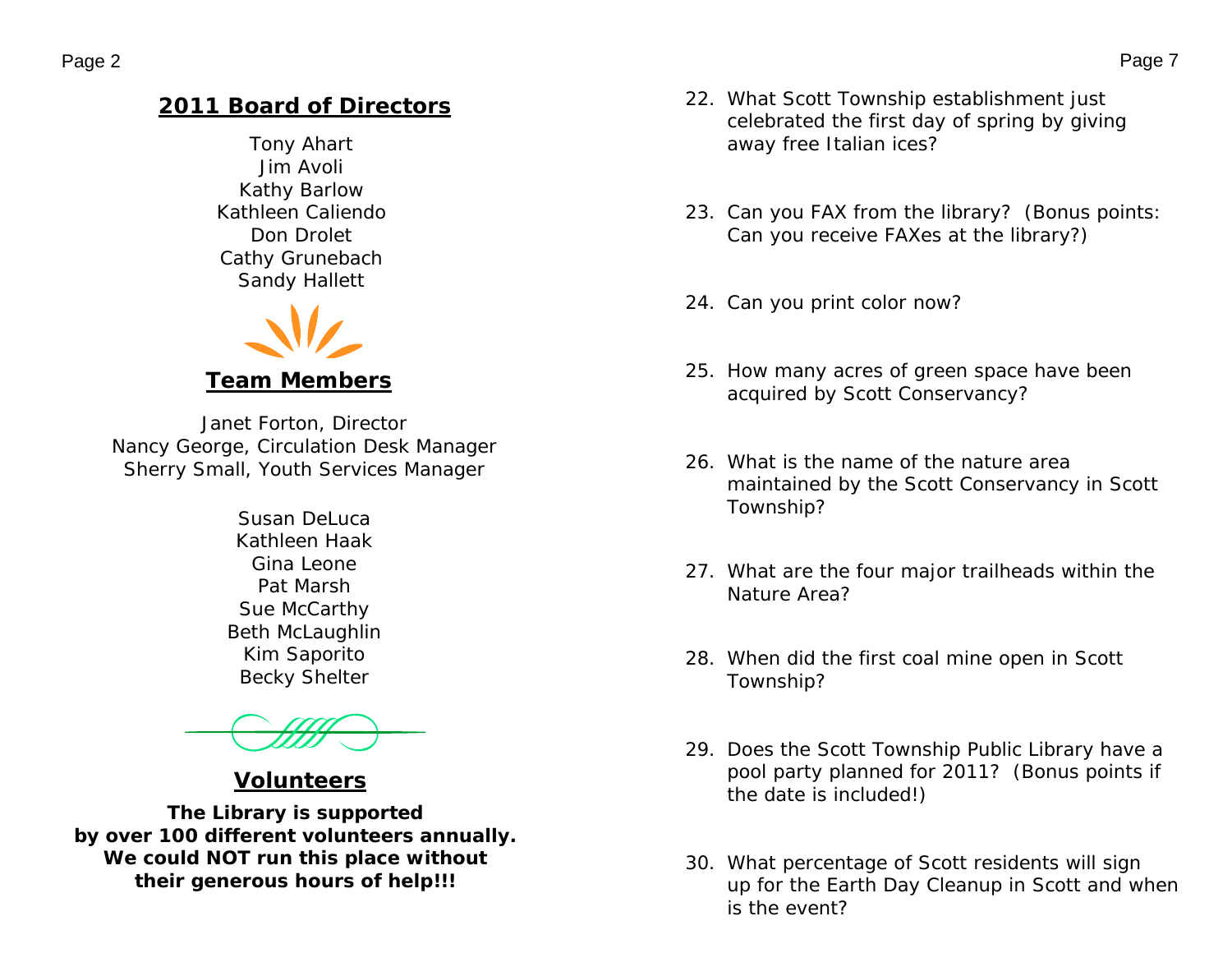14. Which is the latitude and longitude for Scott Township Library? (Bonus points, what are the other 3 locations?) 40° 23' 18" N / 80° 5' 05" W

39° 56' 15" N / 76° 27' 14" W 64° 39' 56" N / 147° 6' 5" W 22° 51' 57" S / 43° 12' 22" W

- 15. What was the average age of a Scott Township resident in 2000?
- 16. What is the name of the magazine which comes out quarterly, that has information about the township (Recycle days, trash days, Upcoming events, "Leaf Pick-up", township contacts, summer recreation?)
- 17. What symbols are on the Scott Township shield?
	- **1.**
	- **2.**
	- **3.**
	- **4.**
- 18. What is the name of the largest outdoor grove at Scott Park?
- 19. Does the STPL lend more books or DVD's?
- 20. What is the fine for an overdue library book?
- 21. How many computers are available for public use at the library?

# **Today's Activities**

#### **Enjoy!**  Cake, Soda, Scottie Crafts, The company of others.

#### **Purchase an item to help support the library:**

- Teacher's Class Room Kits for sale.
	- Buy Raffle ticket (Displayed behind the Circ Desk. Look for a new one every month!)
		- Sarris Candy
- On-going used book & magazine sale.
- Commemorative plate for a loved one.
- (A donation is ALWAYS welcome too!)

### **Why do you love libraries?**

How have libraries impacted your life? Tell your story in "The Blue Book" located on the small table across from the Circ Desk.

### **Explore**

### **Sights to see in the Library:**

- Quilts…
- 1,000 Paper Cranes
- Project Linus Donation Box
- Lion's Project: Eye Glass Donation Box
	- Wood projects
	- Puppets (New Theater is coming!)
		- Scottie Collection
	- Book of Commemorative Plates
	- All the different materials we have:
- Large Print, Magazines, DVDs, Indian, CDs, Puzzles for kids, Audio Books
	- The Catalog